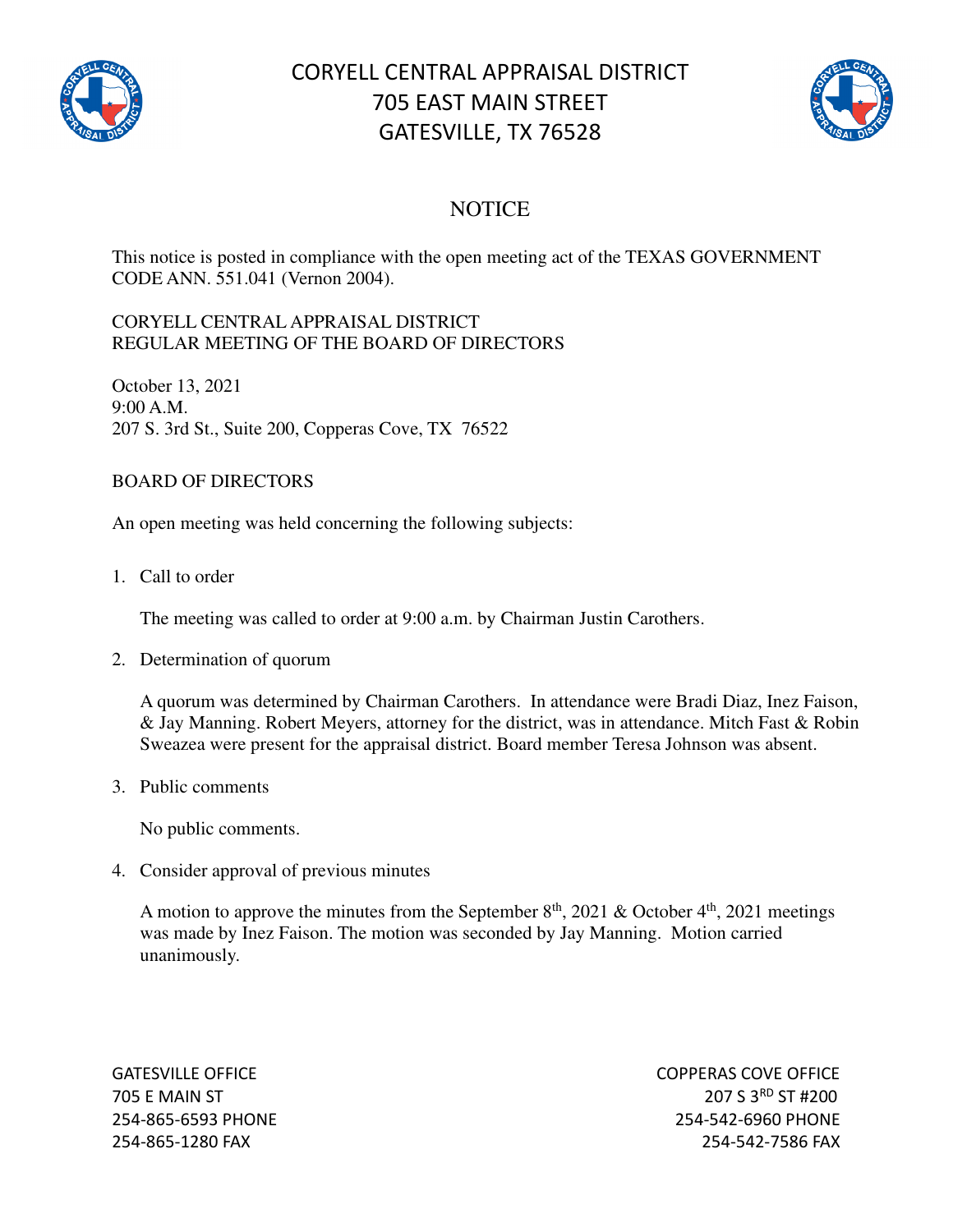



5. Consider approval of monthly financial reports

A motion to approve the financial reports for August & September was made by Bradi Diaz. The motion was seconded by Jay Manning. Motion carried unanimously.

6. Consider course of action concerning bids received for the 2022-2023 Coryell CAD depository contract.

A motion to authorize the Chief Appraiser to execute the Extraco Bank depository contract was made by Bradi Diaz. The motion was seconded by Inez Faison. Motion carried unanimously.

7. Consider course of action concerning resignation of ARB member effective November 1, 2021.

A motion to accept the resignation of Alberto Castillo from the Appraisal Review Board was made by Inez Faison. The motion was seconded by Bradi Diaz. Motion carried unanimously.

8. Consider course of action concerning 2022-2023 Coryell CAD Agricultural Board Membership.

A motion to approve the Coryell CAD Agricultural Board as presented was made by Bradi Diaz. The motion was seconded by Inez Faison. Motion carried unanimously.

9. Consider course of action concerning the 2022-2023 appraisal contract for appraisal services for mineral, utility & industrial properties in Coryell County.

A motion to authorize the Chief Appraiser to enter into a contract with Capitol Appraisal Group LLC for the appraisal of mineral, utility & industrial properties in the amount of \$14,000 per year for 2022-2023 was made by Jay Manning. The motion was seconded by Bradi Diaz. Motion carried unanimously.

10. Consider course of action concerning the appointment of a Taxpayer Liaison Officer.

A motion to appoint Debbie Hill as Taxpayer Liaison Officer for the Coryell CAD was made by Bradi Diaz. The motion was seconded by Jay Manning. Motion carried unanimously.

11. The Board of Directors will go in to Executive Session in accordance with the following provisions of the Government Code: Sec. 551.071(1)(A) pending or contemplated litigation.

GATESVILLE OFFICE **COPPERAS COVE OF EXAMPLE 2** 705 E MAIN ST 207 S 3RD ST #200 254-865-6593 PHONE 254-542-6960 PHONE 254-865-1280 FAX 254-542-7586 FAX